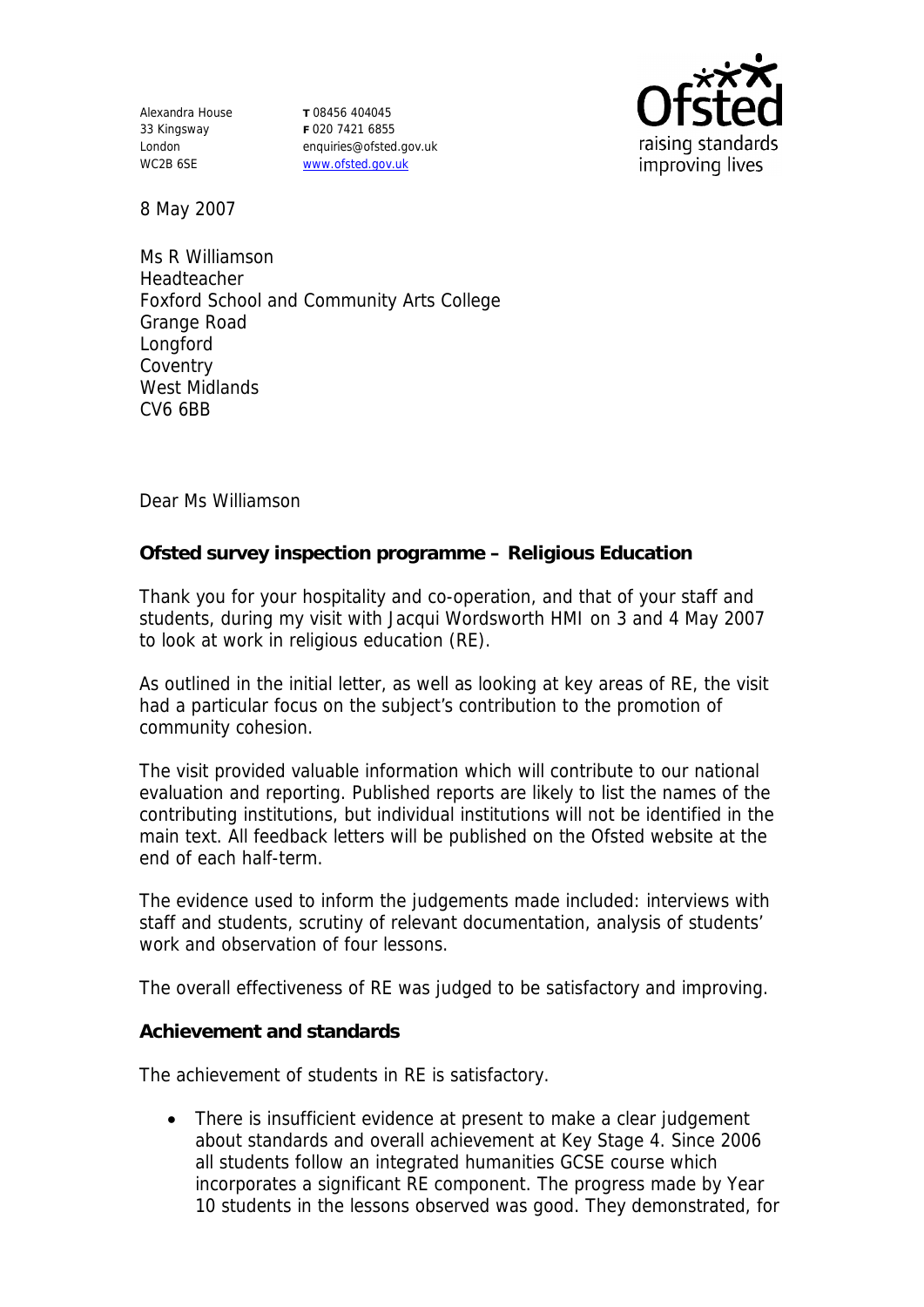example, a clear understanding of the relationship between religion and culture and were able to apply this understanding to their study of the ethics of abortion.

- While students' achievement at Key Stage 3 is uneven, it is satisfactory overall. Students develop a broad understanding of the diversity of religion within their local community and in Britain. They also have a growing appreciation of the impact that religion has on the way of life of individuals and communities. When given the opportunity to respond to higher levels of challenge, students make good progress and demonstrate, for example, the ability to interpret, synthesise and apply their understanding of key features of a religion.
- However, use of the skills of explaining and analysing religion is sometimes limited by variability in the quality of teaching and the Key Stage 3 curriculum. While they can sometimes express their ideas orally, this is not always reflected in the quality of their written work. Some higher ability students are not being extended sufficiently because the tasks they are set lack challenge. Less able students are often well-supported and, as a result, make good progress.
- The personal development of students in RE is good. Most show a lively interest in religion and a keen respect for the beliefs and practices of others. They value the subject and recognise the contribution it makes to the development of understanding and tolerance. This was particularly well represented by a group of students who had participated in a creative partnership initiative linked to the exploration of ultimate questions through art. It was also shown in the decision of a sixth form sociology group to focus on religion as a theme for study recognising its relevance in the modern world.

## **Quality of teaching and learning**

The quality of teaching and learning in RE is satisfactory with some good features.

- Much teaching is characterised by clear structuring of lessons, positive relationships with students and sound subject knowledge. In the best lessons the tasks are challenging, teachers use appropriate questions to structure students' work and good use is made a range of stimulating and imaginative resources. Teachers often bring their expertise from other subject areas to impact positively on RE. As a result, the teaching often emphases successfully the relevance of the subject to contemporary issues.
- There is some unevenness in the quality of teaching. Learning is not always well-matched to the varying needs of students. Planning makes insufficient reference to the varied levels at which the students are working. Insufficient attention is paid to clarifying the learning outcomes of lessons and the overall direction and purpose of learning both within the lesson and the wider units of work. On occasions, teaching does not consolidate learning effectively or make the links between different phases of a lesson explicit enough.
- Considerable attention has been paid to developing assessment arrangements in RE. Work is marked regularly and some good use is made of self and peer assessment. Structured, manageable and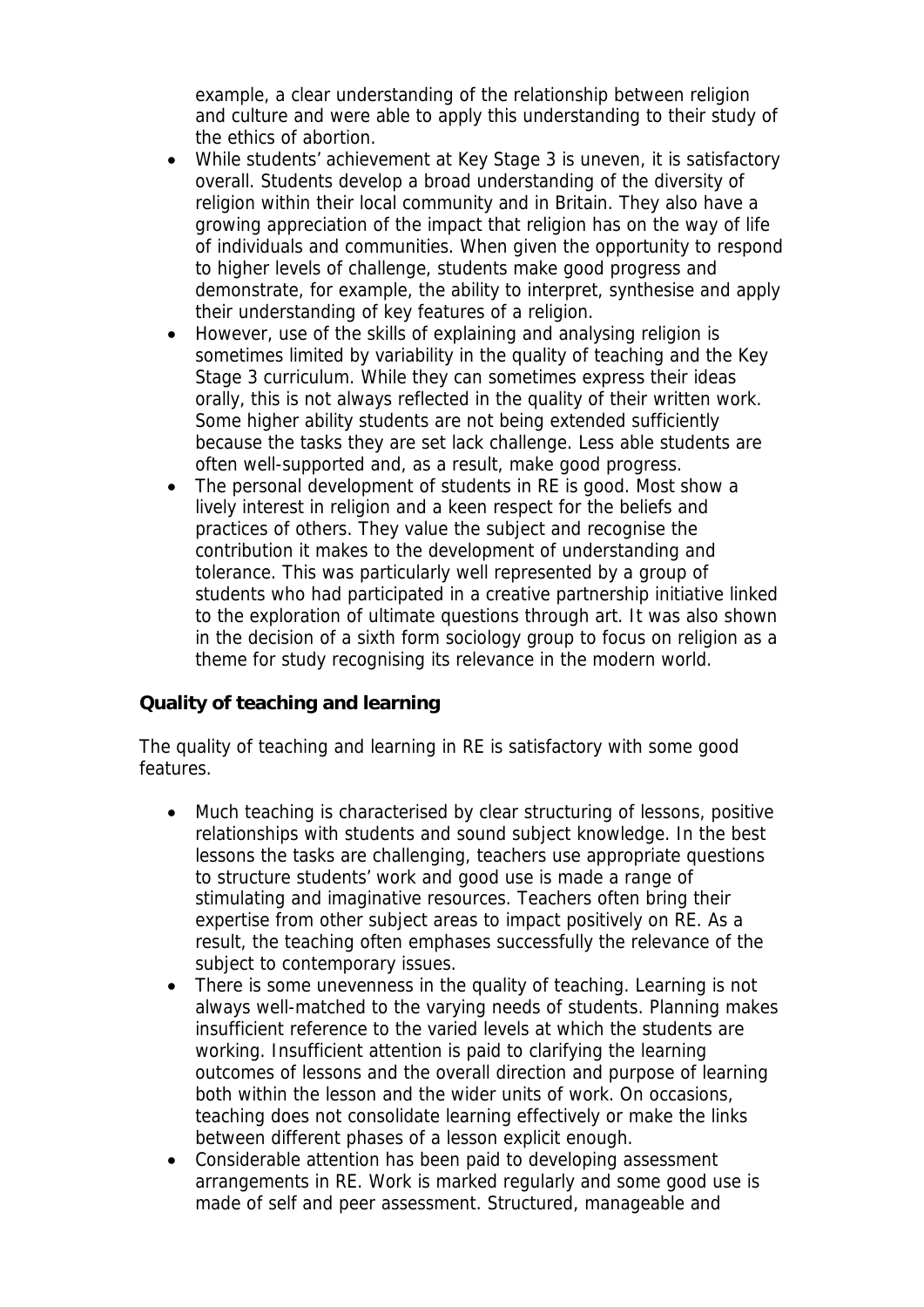levelled assessment tasks have been introduced together with some materials to exemplify standards. However, as yet judgements are not reliable or robust enough and more use needs to be made of the outcomes to inform planning and ensure learning is pitched correctly.

## **Quality of curriculum**

The quality of the curriculum in RE is satisfactory.

- Significant progress has been made since the last full school inspection to improve the provision for RE. The subject now meets the statutory requirements of the agreed syllabus. The Humanities GCSE, which is followed by all students at Key Stage 4, incorporates a substantial RE component and there are plans to extend provision further through introduction of Short Course GCSE in religious studies for some students. The post-16 provision broadly matches the agreed syllabus requirements through, for example, the occasional day conferences focused on themes such as islamophobia.
- The incorporation of RE within a Humanities structure at Key Stage 3 provides a good context for the subject and overcomes the barriers to success sometimes seen in single subject contexts. There is scope to extend this by building further links between the learning in RE and in the other humanities subjects in relation to, for example, the development of thinking and literacy skills.
- There is currently a lack of clear progression and continuity in the RE curriculum at Key Stage 3. Insufficient use is made of levels in planning to ensure that learning in RE builds progressively and this leads to the unevenness in student achievement across the key stage. Some students at Key Stage 4 are not clear enough about the direction of some of their RE related learning in the GCSE humanities programme.

**Leadership and management** 

The leadership and management of RE are satisfactory with some good features.

- Good progress since the last inspection to ensure the subject meets statutory requirements, to raise its profile across the school, and to establish the position of RE within the broad humanities faculty. As a result the subject now makes a very positive contribution to students' personal development and to the wider life of the school. The subject is well-supported by the senior leadership team.
- The RE subject leader has developed good links locally to share good practice and is providing regular training and support for her humanities colleagues. Good advantage has been taken of the opportunities to work closely with the local authority adviser in the development of, for example, assessment tasks. Close attention is paid to national developments in the subject.
- The roles and responsibilities for RE are clear and strategies have been introduced to monitor and evaluate the provision. There is scope to extend the analysis of data and the outcomes of monitoring to make